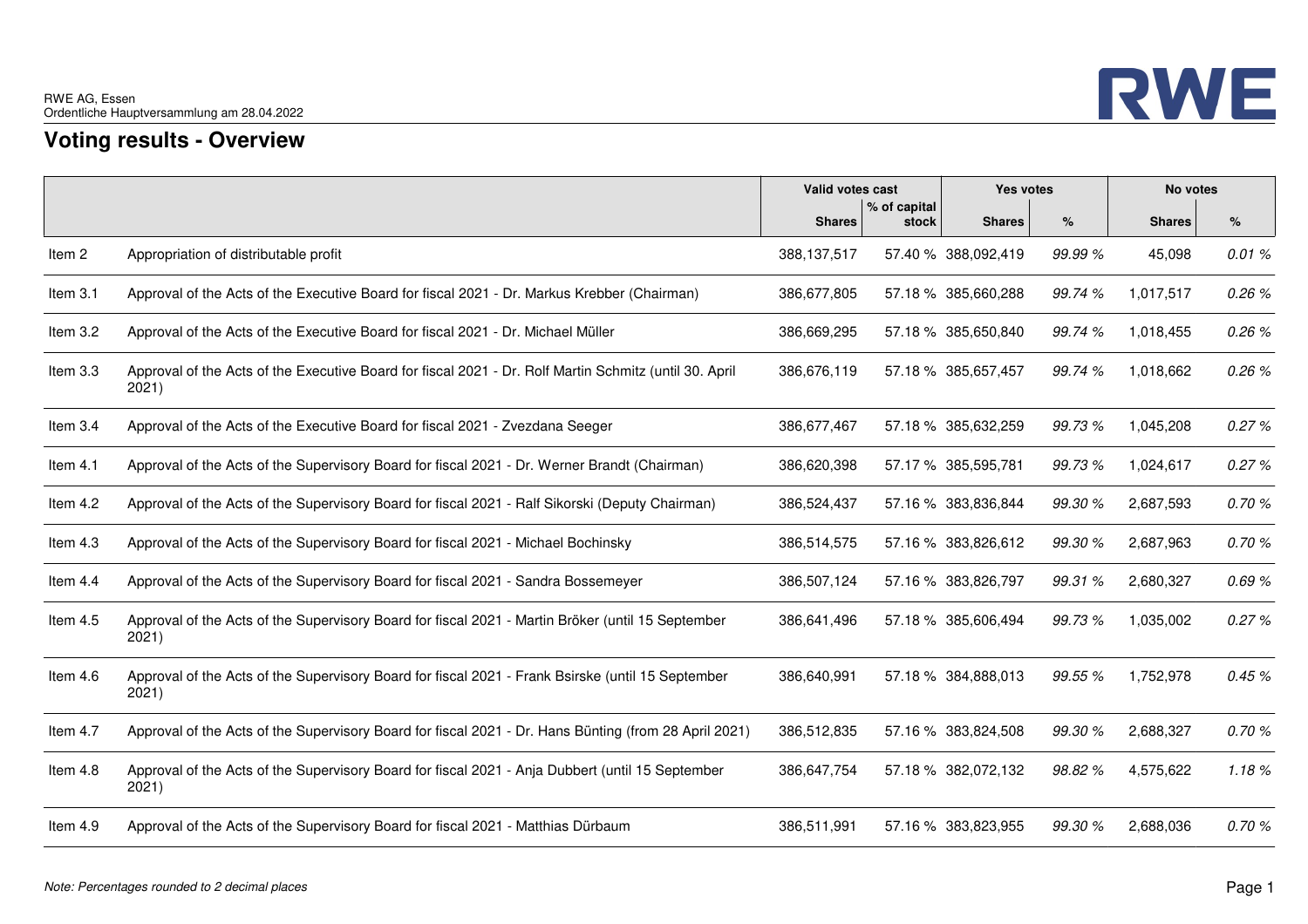

## **Voting results - Overview**

|             |                                                                                                                   | Valid votes cast |                       | Yes votes           |         | No votes      |       |
|-------------|-------------------------------------------------------------------------------------------------------------------|------------------|-----------------------|---------------------|---------|---------------|-------|
|             |                                                                                                                   | <b>Shares</b>    | % of capital<br>stock | <b>Shares</b>       | %       | <b>Shares</b> | $\%$  |
| Item 4.10   | Approval of the Acts of the Supervisory Board for fiscal 2021 - Ute Gerbaulet                                     | 386,640,404      |                       | 57.18 % 385,603,532 | 99.73%  | 1,036,872     | 0.27% |
| Item 4.11   | Approval of the Acts of the Supervisory Board for fiscal 2021 - Prof. Dr. Ing. Dr. Ing. E.h. Hans-Peter<br>Keitel | 386,522,152      |                       | 57.16 % 383,827,899 | 99.30 % | 2,694,253     | 0.70% |
| Item 4.12   | Approval of the Acts of the Supervisory Board for fiscal 2021 - Mag. Dr. h.c. Monika Kircher                      | 386,641,489      |                       | 57.18 % 385,607,501 | 99.73 % | 1,033,988     | 0.27% |
| Item 4.13   | Approval of the Acts of the Supervisory Board for fiscal 2021 - Thomas Kufen (from 18 Oktober<br>2021)            | 386,635,049      |                       | 57.18 % 385,590,236 | 99.73 % | 1,044,813     | 0.27% |
| Item $4.14$ | Approval of the Acts of the Supervisory Board for fiscal 2021 - Reiner van Limbeck (from 15<br>September 2021)    | 386,500,619      |                       | 57.16 % 383,812,732 | 99.30 % | 2,687,887     | 0.70% |
| Item 4.15   | Approval of the Acts of the Supervisory Board for fiscal 2021 - Harald Louis                                      | 386,501,922      |                       | 57.16 % 383,813,050 | 99.30 % | 2,688,872     | 0.70% |
| Item 4.16   | Approval of the Acts of the Supervisory Board for fiscal 2021 - Dagmar Mühlenfeld (until 28 April<br>2021)        | 386,637,377      |                       | 57.18 % 385,602,770 | 99.73 % | 1,034,607     | 0.27% |
| Item $4.17$ | Approval of the Acts of the Supervisory Board for fiscal 2021 - Peter Ottmann (until 28 April 2021)               | 386,635,571      |                       | 57.18 % 385,591,067 | 99.73 % | 1,044,504     | 0.27% |
| Item $4.18$ | Approval of the Acts of the Supervisory Board for fiscal 2021 - Dagmar Paasch (from 15 September<br>2021)         | 386,509,894      |                       | 57.16 % 383,824,137 | 99.31 % | 2,685,757     | 0.69% |
| Item 4.19   | Approval of the Acts of the Supervisory Board for fiscal 2021 - Günther Schartz (until 30 September<br>2021)      | 386,642,526      |                       | 57.18 % 385,603,652 | 99.73 % | 1,038,874     | 0.27% |
| Item 4.20   | Approval of the Acts of the Supervisory Board for fiscal 2021 - Dr. Erhard Schipporeit                            | 386,642,166      |                       | 57.18 % 385,591,043 | 99.73%  | 1,051,123     | 0.27% |
| Item 4.21   | Approval of the Acts of the Supervisory Board for fiscal 2021 - Dirk Schumacher (from 15 September<br>2021)       | 386,505,662      |                       | 57.16 % 383,811,600 | 99.30 % | 2,694,062     | 0.70% |